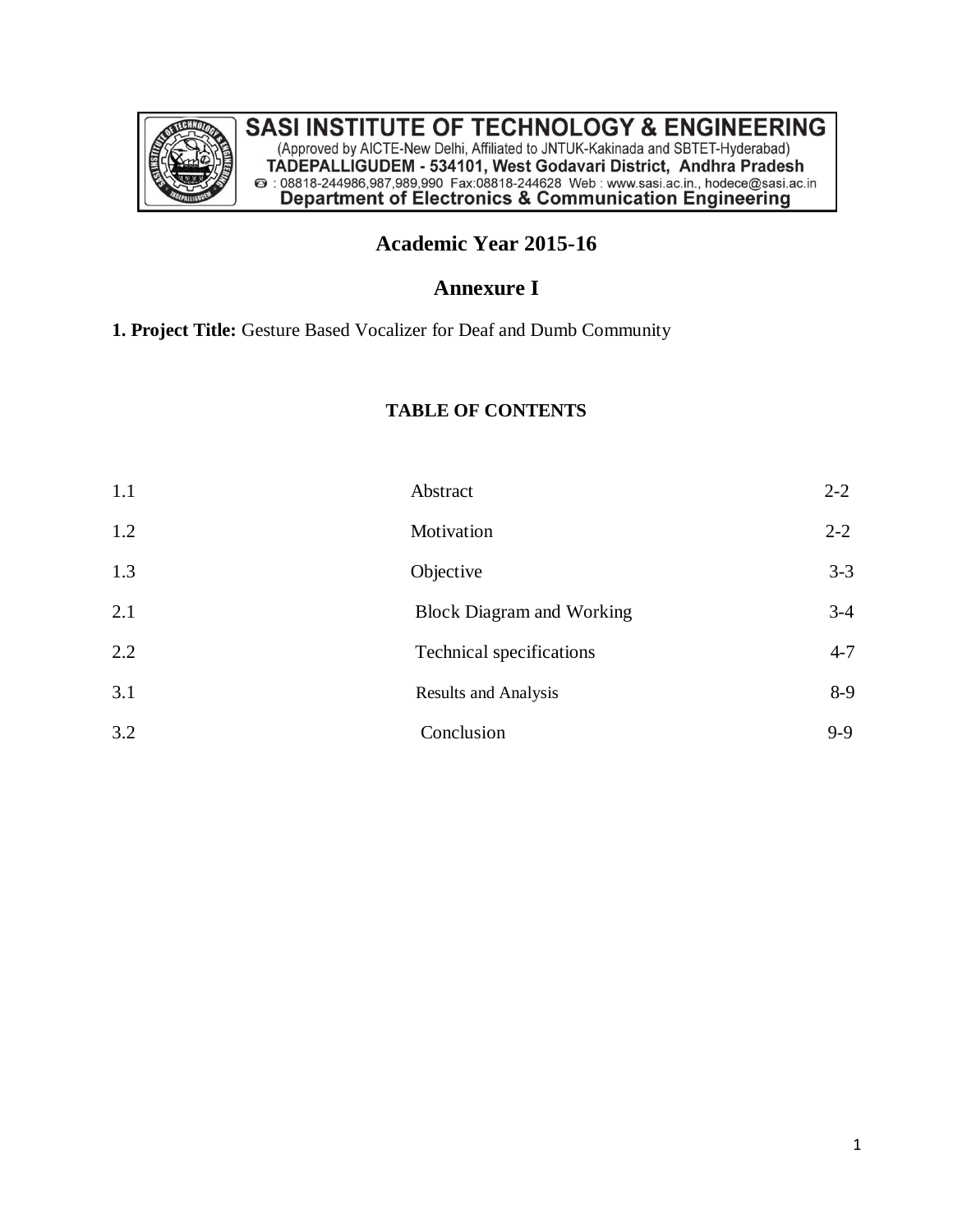#### **1. Abstract & Objective**

#### **1.1 Abstract**

The aim of the **"GESTURE BASED VOCALIZER FOR DEAF AND DUMB COMMUNITY"** is to provide communication among the dumb and deaf people and also with the normal people. Gesture Vocalizer is basically a data glove and microcontroller based system. In general, the communication among the dumb people and also their communication with the normal people mainly depend on gestures. So we can produce human recognizable voice with the help of this project.

Many scientists are working in the field of gesture recognition. This project differs from the previous one in some aspects such as providing display in the system for deaf people communication and here we are not using tilt sensors, bend sensors and accelerometers so that we can reduce the complexity and the cost.

The main component in this project is data glove and this data glove is equipped with the FLEX SENSORS which produces voltage signals when gestures made by the hand. These generated signals are given to the microcontroller through driver circuit and it processes the data and transfers the corresponding data to system. Whenever the corresponding data is matched with messages stored in microcontroller data base, the message will be displayed on the LCD screen and simultaneously the text message is converted to audio commands through help of text to speech module.

From the past years the major problem for the dumb people is to communicate with others. So we can reduce this problem with the help of this project. This project helpful for dumb-deaf people interaction using LCD display and voice commands and makes interaction for dumb people easier.

### **1.2 Motivation**

This project is mainly useful for the deaf & dumb people to communicate among themselves and also with the normal people. This is also useful for the dumb people to communicate with the blind persons (i.e., blind people cannot see the gestures made by the dumb people) so, by using this project we can produce voice for their gestures. Other applications of this project are in secrete communication and in areas where the voice announcement is required with less human effort like Railway announcements etc.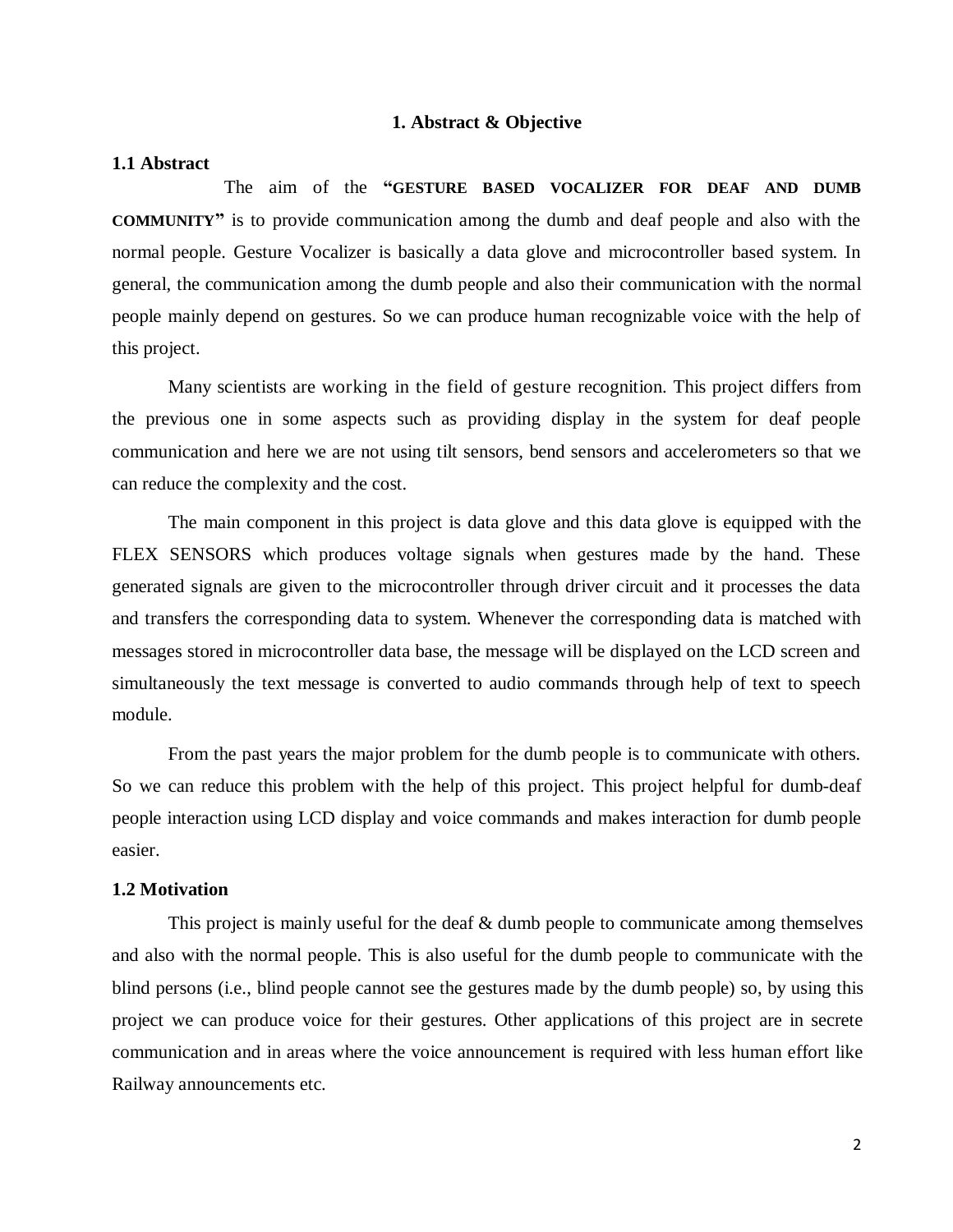### **1.3 Objective**

The main aim of our project is to provide an easy and better communication among the dumb people and also with normal people using data gloves and microcontroller technology to make their conversation more understandable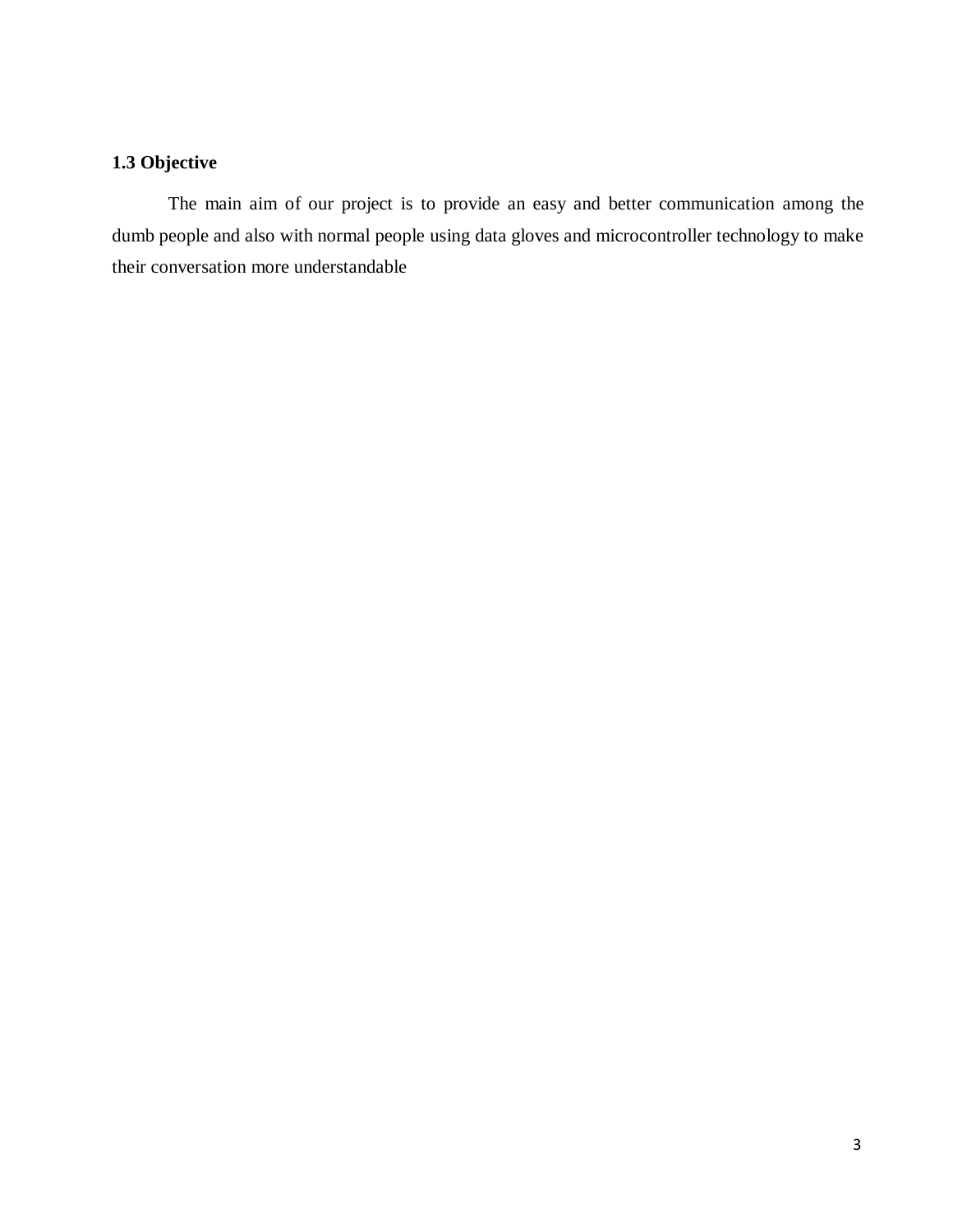#### **2. Block Diagram & Technical Specifications**

**2.1 Block Diagram and Working: 2.1.1. Block Diagram:**



#### **2.1.2. Working:**

The block diagram can be divided into modules .the first module is taken as data gloves connected to microcontroller and battery .Data glove is made up of flex sensors. Flex sensors are resistance based and their resistance varies according to their bending. In straight position the resistance of this sensor is low. The resistance increases when the sensor bend .these Flex Sensor patented technology is based on resistive carbon elements. As a variable printed resistor, the Flex Sensor achieves great form-factor on a thin flexible substrate. When the substrate is bent, the sensor produces a resistance output correlated to the bend radius—the smaller the radius, the higher the resistance value, and a flex sensor and force sensors give raw values. Based on these values there is a threshold value. These sensors give analog inputs to microcontroller. Initially all the flex sensors are in short circuit condition i.e. the raw value is above the threshold value acts as binary input 'one' and when it bents the resistance of the flex sensor increases and the raw value will decreases and this is below the threshold value take input as binary 'zero'. Data glove contain 5 sensors. So, there is possibility for generating 32 messages corresponding to the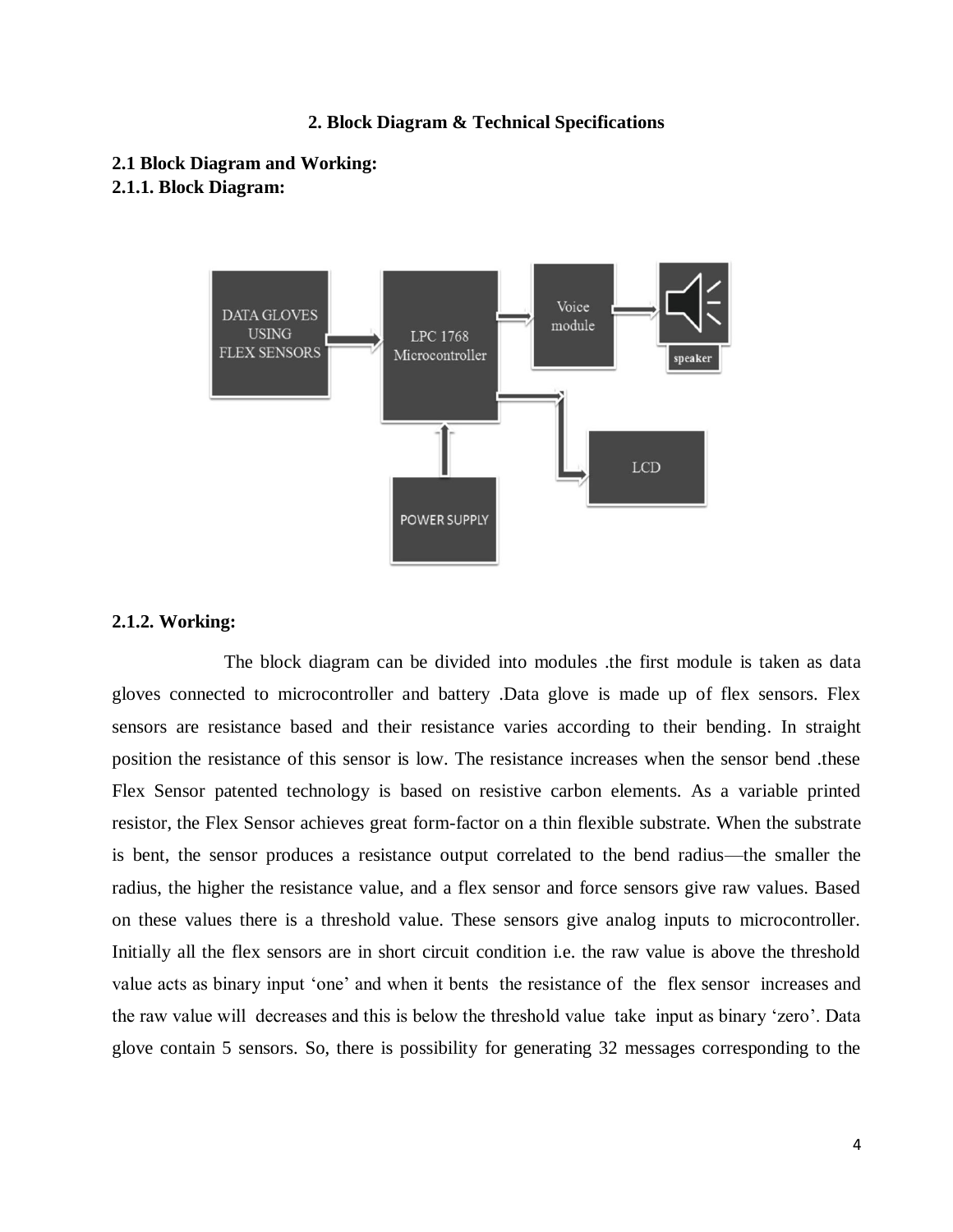signals of flex sensors. The microcontroller lpc1768 is the heart of the above system gesture based Vocalizer for deaf and dumb community. .

### **2.2 Technical Specifications:**

### **2.2.1 LPC 1768 microcontroller:**

The Mbed LPC 1768 microcontroller incorporates a 3-stage pipeline and uses Harvard architecture with separate local instruction and data buses as well as a third bus for peripherals. The ARMCortex-M3 CPU also includes an internal prefetch unit that supports speculative branches. The peripheral complement of the LPC1768 includes up to 512 kB of flash memory, up to64 kB of data memory, Ethernet MAC, a USB interface that can be configured as either Host, Device, or OTG, 8 channel general purpose DMA controller, 4 UARTs, 2 CAN channels, 2 SSP controllers, SPI interface, 3 I2C interfaces, 2-input plus 2-output I2Sinterface, 8 channel 12-bit ADC, 10-bit DAC, motor control PWM, Quadrature Encoder interface, 4 general purpose timers, 6-output general purpose PWM, ultra-low power RTCwith separate battery supply, and up to 70 general purpose I/O pins.

## **4.3 FEATURES**

- ARM Cortex-M3 processor, running at frequencies of up to 120 MHz on high speed versions (LPC1769 and LPC1759), up to 100 MHz on other versions. A Memory Protection Unit (MPU) supporting eight regions is included.
- ARM Cortex-M3 built-in Nested Vectored Interrupt Controller (NVIC).
- Up to 512 KB on-chip flash program memory with In-System Programming (ISP) and In-Application Programming (IAP) capabilities. The combination of an enhanced flash Memory accelerator and location of the flash memory on the CPU local code/data bus provides high code performance from flash.
- Up to 64 KB on-chip SRAM includes:
	- o Up to 32 KB of SRAM on the CPU with local code/data bus for high-performance
- CPU access.
	- o Up to two 16 KB SRAM blocks with separate access paths for higher throughput.
- These SRAM blocks may be used for Ethernet, USB, and DMA memory, as well as for general purpose instruction and data storage.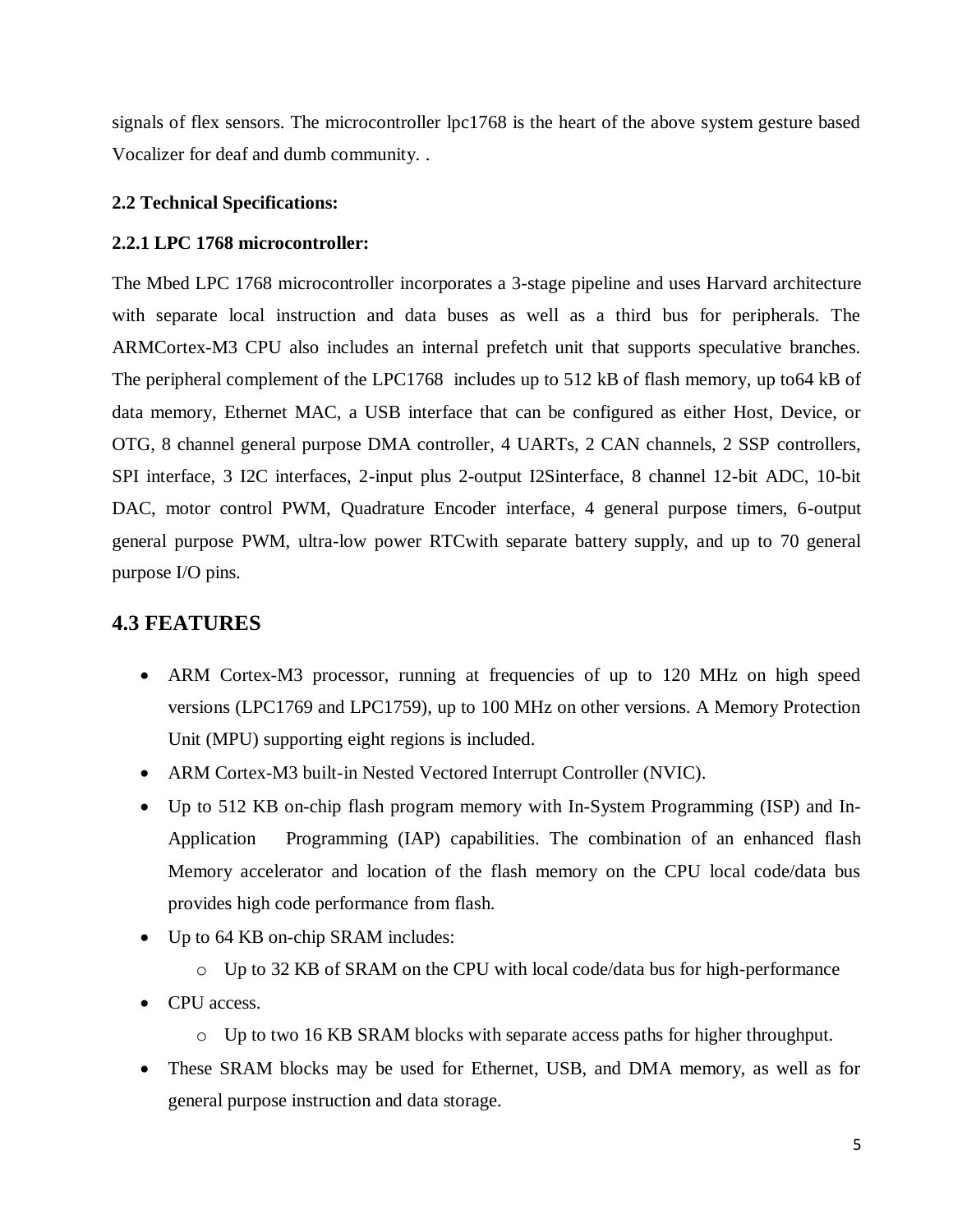- Eight channel General Purpose DMA controller (GPDMA) on the AHB multilayer Matrix that can be used with the SSP, I2S, UART, the Analog-to-Digital and Digital-to-Analog converter peripherals, timer match signals, GPIO, and for Memory-to-memory transfers.
- Multilayer AHB matrix interconnects provides a separate bus for each AHB master.
- AHB masters include the CPU, General Purpose DMA controller, Ethernet MAC, and the USB interface. This interconnect provides communication with no arbitration delays unless two masters attempt to access the same slave at the same time.
- Split APB bus allows for higher throughput with fewer stalls between the CPU and DMA.
- A single level of write buffering allows the CPU to continue without waiting for Completion of APB writes if the APB was not already busy.

### **2.2.2 FLEX SENSOR:**

### **MECHANICAL SPECIFICATIONS**

-Life Cycle: >1 million -Height: 0.43mm (0.017") -Temperature Range: -35°C to +80°C

### **ELECTRICAL SPECIFICATIONS**

-Flat Resistance: 25K Ohms -Resistance Tolerance: ±30% -Bend Resistance Range: 45K to 125K Ohms (depending on bend radius) -Power Rating : 0.50 Watts continuous. 1 Watt Peak

### **2.2.3 Liquid Crystal Display (LCD):**

Most of the LCD modules conform to a standard interface specification. A 14pin access is provided having eight data lines, three control lines and three power lines. The connections are laid out in one of the two common configurations, either two rows of seven pins, or a single row of 14 pins. The 16 \*2 LCD Pin diagram is shown in below Figure bellow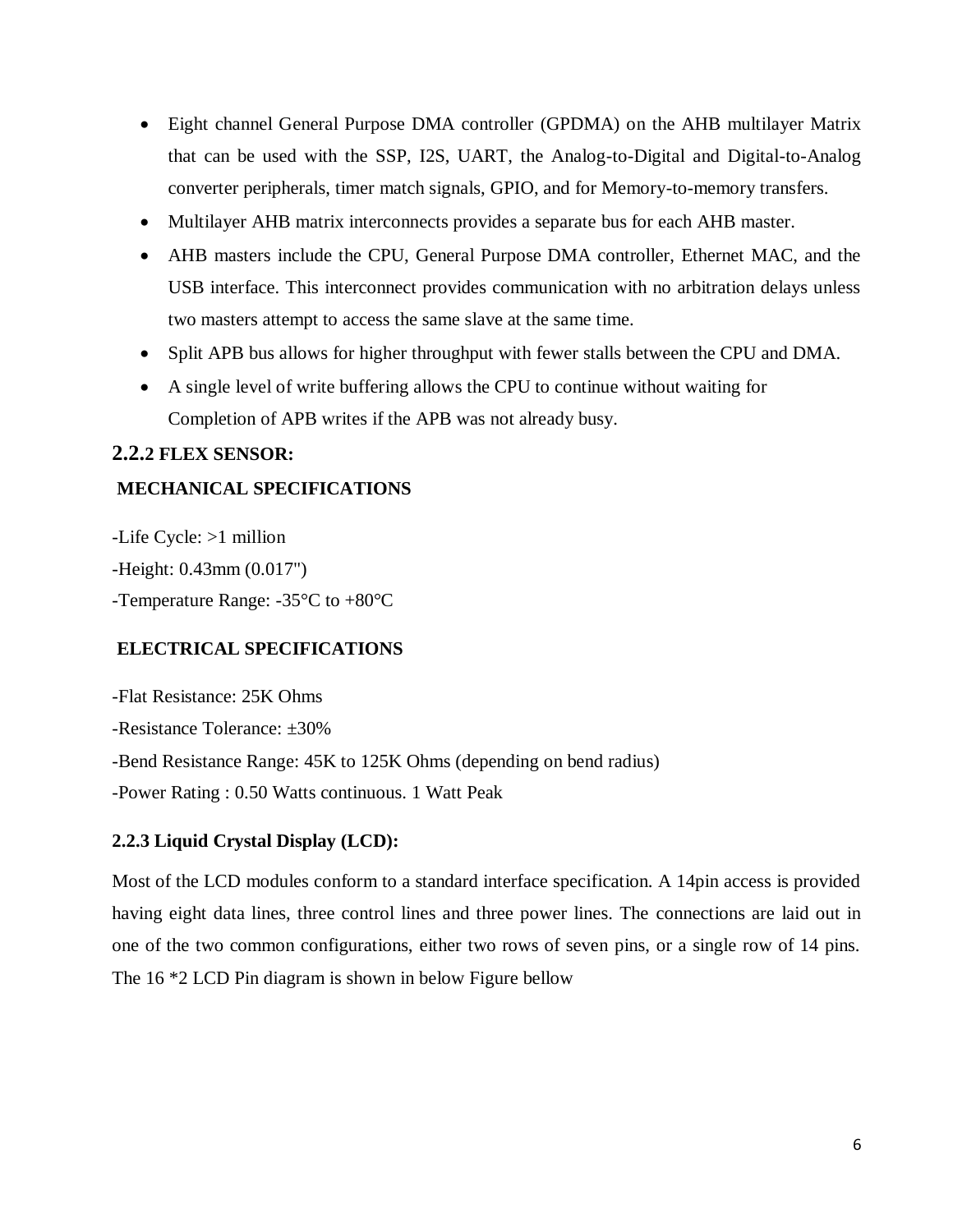

**Figure: Pin Diagram of LCD**

# **2.2.4 TEXT TO SPEECH MODULE:**

| <b>Name</b>                                           | <b>Typical</b> | Unit                                        |
|-------------------------------------------------------|----------------|---------------------------------------------|
| <b>Working Voltage</b>                                | 5              | V DC Regulated                              |
| Current Consumption                                   | 100Ma          | Peak(20mA Avg)                              |
| UART Level                                            | $3-5V$         | Can work directly with 3V or 5V<br>MCU pins |
| UART baud rate (8 bit data, no parity,<br>1 stop bit) | 9600           | bps default. Adjustable.                    |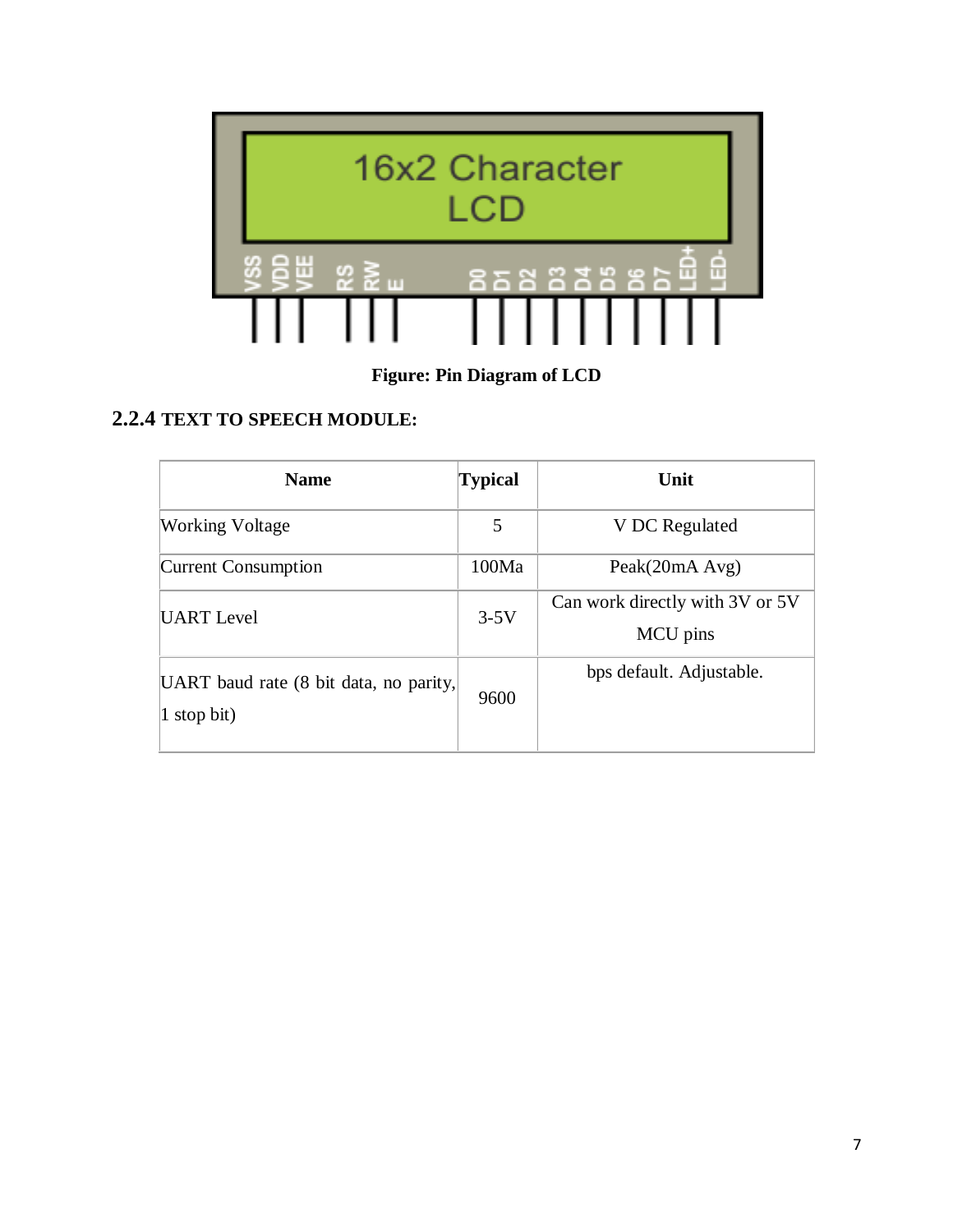### **3 Results and Analysis**

### **3. 1Results & Analysis**

Based on the gestures the regarding messages will be displayed on LCD screen and the audio messages will be heard such that is useful for the deaf, dumb people to communicate with the normal people. These are the snap shots of this project, the Figure bellow shows the image of this project which is included with the data glove and the corresponding message and voice generated. 6.3 showing whole project that displaying text message on LCD panel regarding to the gesture and text to speech module showing red led glowing that indicates the output generating from it and figure and power supply given through usb cable to the processor that used by the project.



**Figure: Showing message on LCD panel regarding to the gesture**